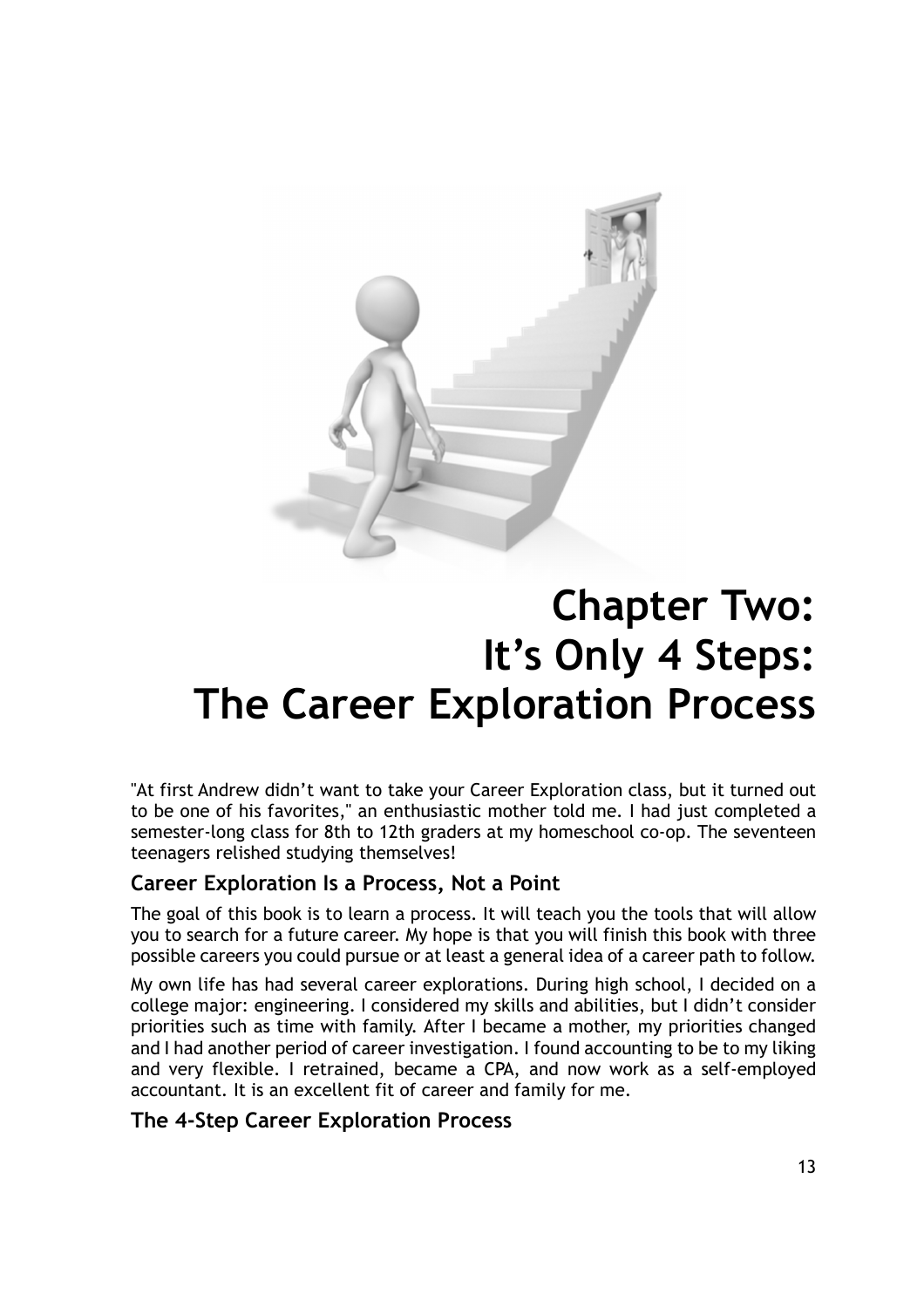In order to explore possibilities for the careers you may be interested in, you'll work through these four steps:

- 1. Investigate: Discover your personality, abilities, skills, and priorities.
- 2. Match possible careers to your personality.
- 3. Research potential careers to see if there is a fit.
- 4. Prepare a plan to pursue your career choice including picking a college.

By way of example, when my daughter Emily was 14, she learned from taking my career exploration class that she was organized, encouraging, and detail oriented.

That's the first step, investigate, which you'll do in Chapter Three.

She took some fun personality tests that matched her traits to several careers (Step 2 which will be covered in Chapter Four). She researched about six of them in detail (Step 3 and Chapters Five through Eight in this book). She rejected some upon learning more about them and ultimately settled on pharmacy, teaching, and accounting. She planned to take biology and chemistry classes in high school. If Emily liked those subjects, she thought she would pursue pharmacy. If not, she could become an accountant. She also volunteered her time teaching a children's Sunday School class to see if she would enjoy being a teacher. Those were all part of Step 4, her plan, which you will do in Chapter Nine.

See how she went through the four steps? It took her about a month or two to go through the first three steps. The fourth step can take longer. The planning doesn't take too long, but executing the plan can take years, especially for a high school student.

### Having a Goal

The last step in the career exploration process is creating an education and experience plan to meet your goals. Think about what classes, part-time jobs, or volunteering you can pursue now to prepare you for the future. If you have a goal in sight, your schoolwork and part-time jobs become more meaningful.

You will learn about graduation requirements in your state and also what most colleges expect in Chapters Nine and Ten.

Then you will make a high school plan that is unique to you. In my class, David was a student considering engineering. His plan includes a full load of math and science classes. In contrast, Sarah is interested in acting as a career, so she was encouraged to participate in a summer drama camp run by a local Christian high school.

### Life Is an Adventure

The career exploration experience may trigger something dynamic for you. It did in my class. A change occurred as the students began to chart a career path with manageable steps to get there. They became more interested in their classes, started setting goals, and talking about their futures.

I encouraged my students to consider carefully how they spent their time, what kind of classes they selected, and what part-time jobs or volunteer opportunities they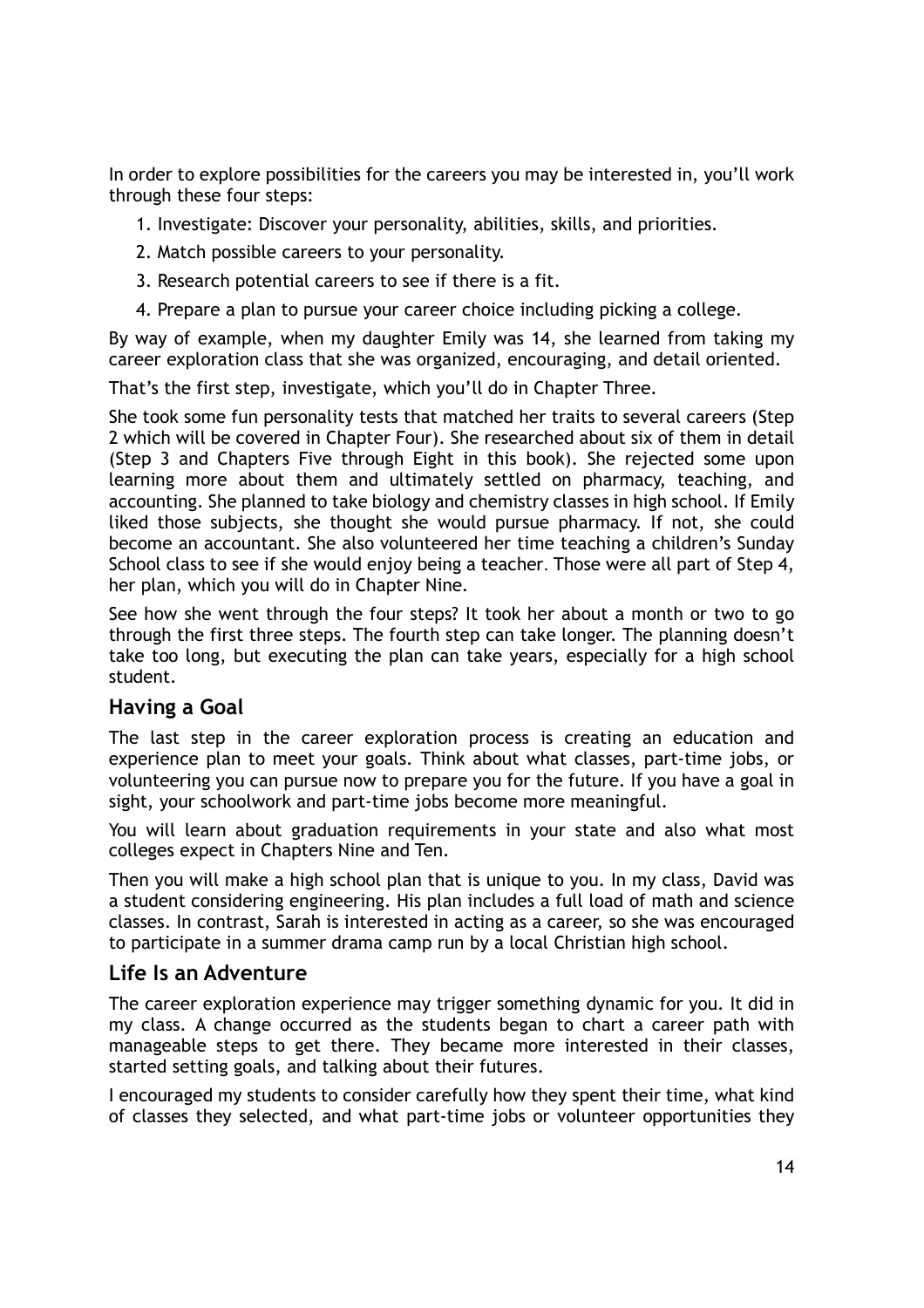

# Chapter Four: You Can't Fail These Tests: Personality Tests

Personality tests can be a lot of fun to take. There's no studying and no wrong answers! It's also interesting to compare yourself to your friends and family. Have them take some of these tests and compare your answers. You might find you understand your family a lot better!

Before you start these personality tests, let me explain the way they group people. These tests use something they call typology, which is the study of types of people. According to Carl Jung, a Swiss psychologist, all people can be characterized using the following three criteria:

Extraverts or Introverts

Sensing or Intuition

Thinking or Feeling

Dr. Jung did not mean that some people don't think or others don't feel emotions, it just a way he used to describe how we process information and make decisions.

Isabel Briggs Myers created a popular personality inventory and added a fourth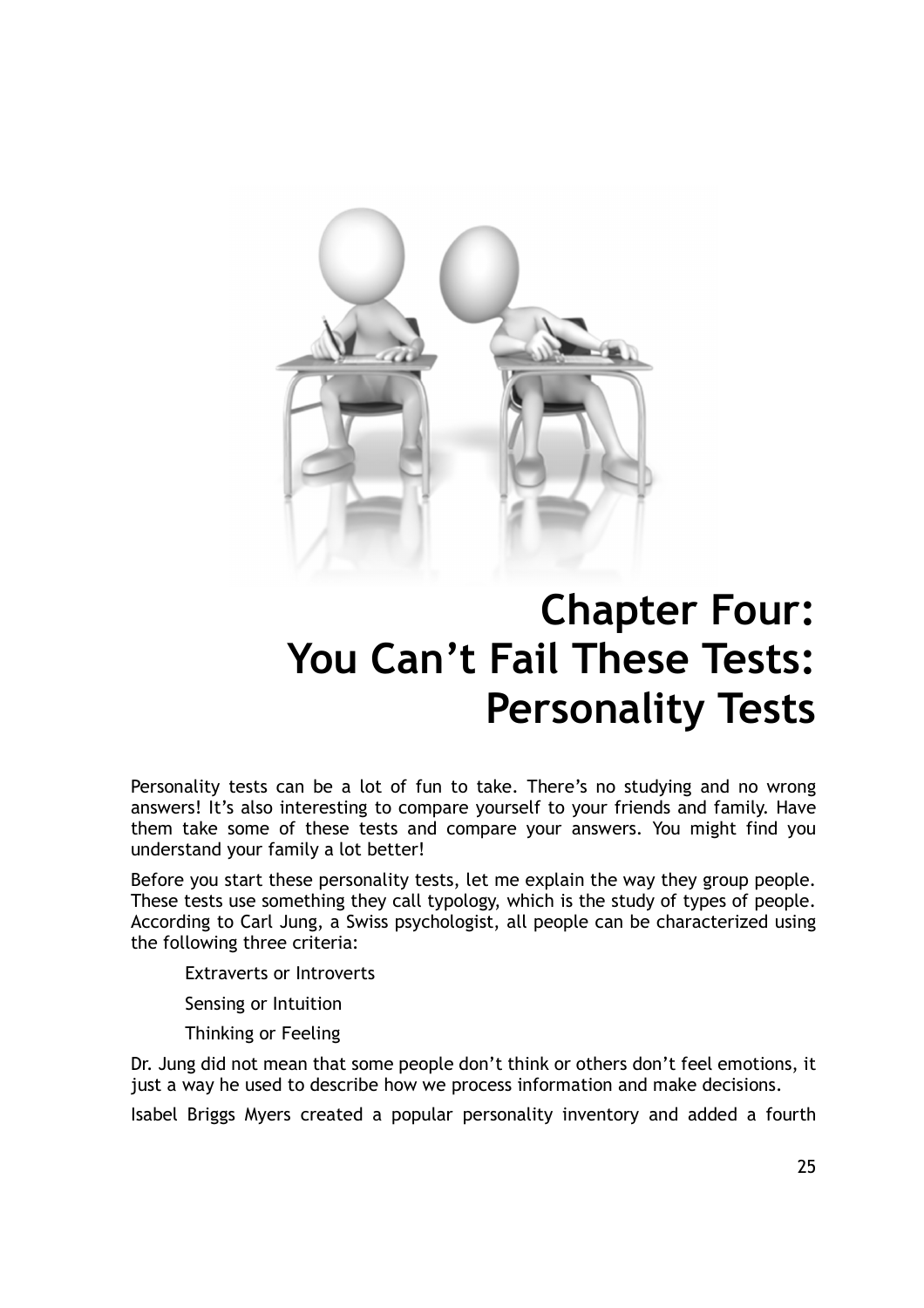criterion: Judging - Perceiving

Let me explain what each of these personality types mean. Each of them represents a continuum between two opposite poles.

Extraversion – Introversion refers to the source of a person's energy. An extravert's source of energy comes mainly from the external world. They get energized by being around people, but an introvert gets energy mainly by being alone.

Sensing – Intuition refers to how someone deals with information. Sensing means that a person believes information that comes directly from the external world. Intuition means that a person believes information that they can interpret and add meaning, usually through personal experience.

Thinking – Feeling has to do with how a person processes information. Thinking means that a person makes a decision mainly through logic. Feeling means that he or she makes a decision based on emotion or based on what they feel they should do.

Judging – Perceiving reflects how a person implements the information he or she has processed. Judging means that a person organizes all of his life events and, as a rule, sticks to his plans. Perceiving means that he or she is inclined to improvise and explore alternative options.

## Jung Typology Test



Go to www.humanmetrics.com and take the Jung Typology Test. It is free and should take you about 10 minutes.

What are you? \_\_\_\_\_\_\_\_\_\_\_\_\_\_\_\_\_\_\_\_\_\_\_\_\_ (you'll need this for later) Click though some of the links especially the Jung Career Indicator.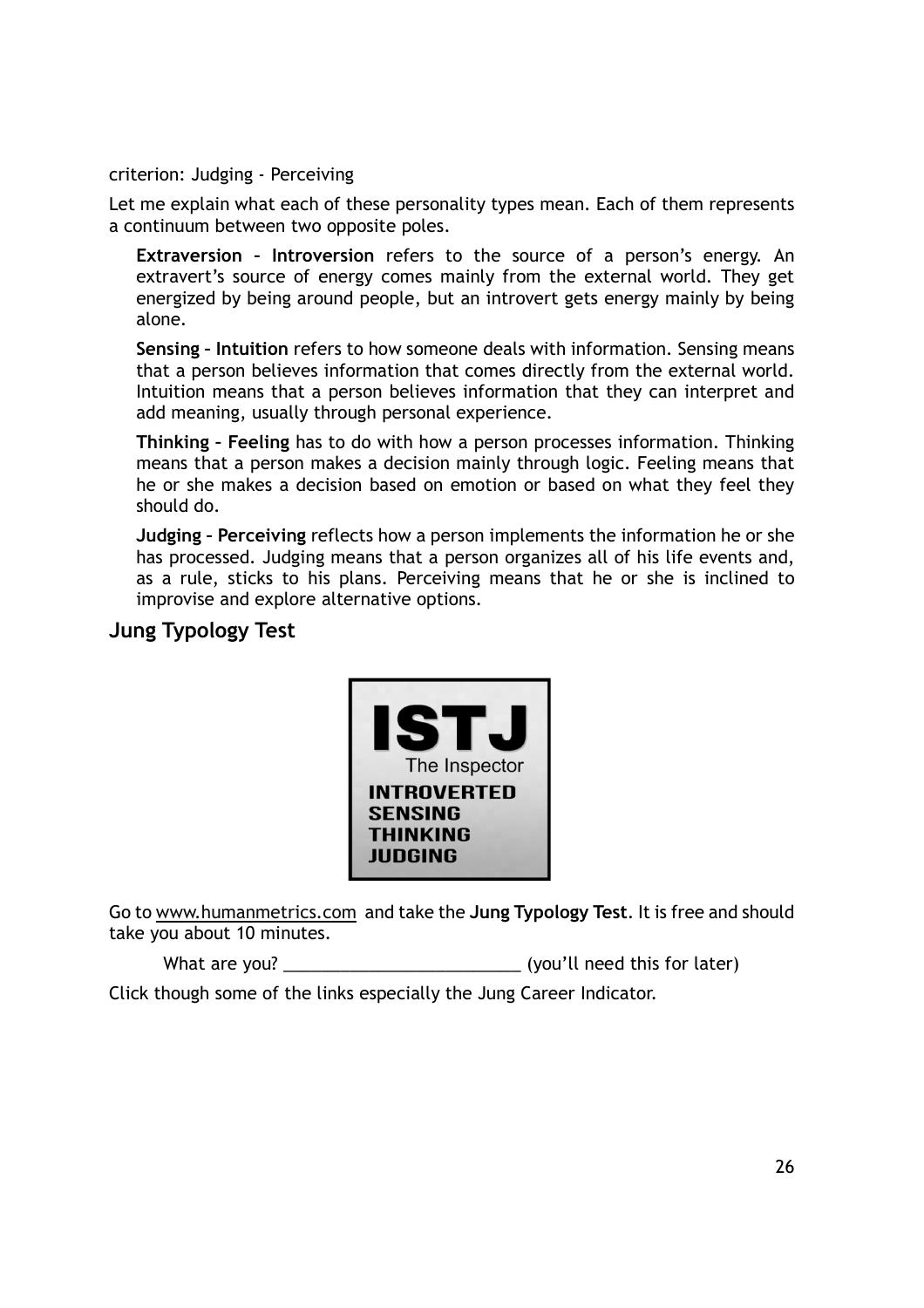• Employment or self-employment. Test a future career by getting a job working in your chosen field.



If a job is hard to find, start a business related to your future career. One teenager, Meghan, wanted to be a professional violinist in high school. She explored this career by starting a micro business offering violin lessons to beginning students. It confirmed her decision to study violin in college.

For more information on starting a micro business visit MicroBusinessForTeens.com

Here are some possible careers you can test out by starting a micro business. Add a few more micro businesses related to your career interests.

| Career     | <b>Micro Business</b>      |
|------------|----------------------------|
| Teacher    | Babysitter/Nanny/Tutor     |
| Artist     | <b>Graphic Designer</b>    |
| Accountant | Bookkeeper                 |
| Musician   | Accompanist, Music Teacher |
| Writer     | Blogger, Editor            |
|            |                            |
|            |                            |
|            |                            |

• College course guides. Look online at several college course guides. Pick a popular college near you or your state university. They will list the type of classes you will take in each major they offer. For example, I googled "nursing Ohio State University" and it led me to a list of classes nurses take. Ask yourself if studying these classes for four years (or more) would interest you.